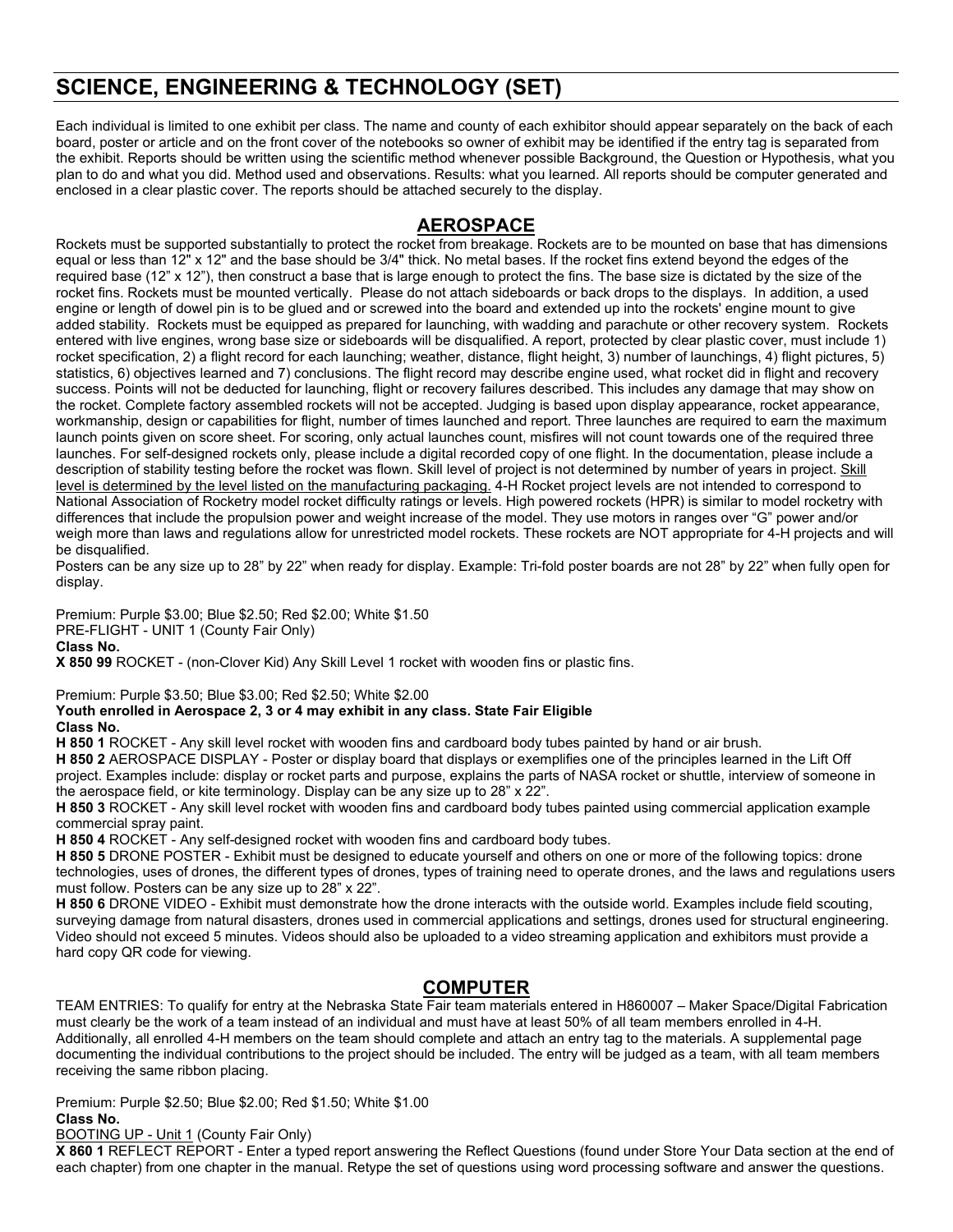Reports not to be longer than 5 pages and displayed in a clear plastic cover.

Premium: Purple \$3.00; Blue \$2.50; Red \$2.00; White \$1.50

COMPUTER MYSTERIES - Unit 2 (State Fair Eligible)

**H 860 1** COMPUTER APPLICATION NOTEBOOK - 4-H exhibitor should use computer application to create a graphic notebook utilizing computer technology. 4-H'er may create any of the following: greeting card (5 different cards such as birthday, wedding, anniversary, sympathy, get well or other); a business card (3 cards for 3 different individuals and businesses); menu (minimum of 2 pages including short description of foods and pricing); book layout (I-book); promotional flyer (3 flyers promoting 3 different events); newsletter (minimum of 2 pages); or other (examples such as a precision farming of family business logo, etc.). This exhibit consists of a notebook (8.5x11 inches) which should include (1) a detailed report describing: (a) the task to be completed, (b) the computer application software required to complete the task, (c) specific features of the computer application software necessary for completing the task; (2) print out of your project. Project may be in color or black and white.

**H 860 2** PRODUCE A COMPUTER SLIDESHOW PRESENTATION - Using presentation software a 4-H exhibitor designs a multimedia computer presentation on one topic related to youth. A notebook with a printout of all slides should be submitted. Slideshow should include a minimum of 10 slides and no more than 25. Incorporate appropriate slide layouts, graphics, animations and audio (music or voice and transition sounds do not count). Each slide should include notes for a presenter. All slideshows must be uploaded.

Premium: Purple \$4.00; Blue \$3.50; Red \$3.00; White \$2.50

COMPUTER MYSTERIES - Unit 3 (State Fair Eligible)

**H 860 3** PRODUCE AN AUDIO/VIDEO COMPUTER PRESENTATION - Using presentation software a 4-H exhibitor designs a multimedia computer presentation on one topic related to youth. The presentation must be able to be played and viewed on a PC using Windows Media Player, Real Player, iTunes or QuickTime Player. A notebook with a printout of all the slides should be submitted. The presentation should be at least 2 minutes in length and no more than 5 minutes in length, appropriate graphics, sound and either a video clip, animation or voice over and/or original video clip.

**H 860 4** HOW TO STEM (SCIENCE, TECHNOLOGY, ENGINEERING, MATH) PRESENTATION - Youth design a fully automated 2 to 5 minute 4-H "how to" video. Submissions should incorporate a picture or video of the 4-Her, as well as their name (first name only), age (as of January 1 of the current year), years in 4-H, and their personal interests or hobbies. Videos should be designed for web viewing or may be uploaded to a video streaming application and exhibitors can provide a hard copy QR code for public viewing. Any of the following formats will be accepted: .mpeg, .rm, .wmv, .mp4, .ov, .ppt, or .avi.

**H 860 5** CREATE A WEB SITE, BLOG OR APP - Design a simple Web site, Blog or App for providing information about a topic related to youth using either software programs such as an HTML editor like Microsoft's FrontPage or Macromedia's Dreamweaver, and image editor like IrfanView or GIMP or online using a WIKI such Google Sites. If the Web site, Blog or App isn't live include all files comprising the Web site, Blog or App should be submitted on a flash drive in a plastic case along with explanation of why the site was created or may be shared through a hard copy share link or QR code for viewing. If developed using WIKI or other online tool include a link to the website in the explanation of why the site was created.

**H 860 6** 3D PRINTING - 3D printing uses plastic or other materials to build a three-dimensional object (3D) object for a digital design (including 3D Pen Creation). Youth may use original designs or someone else's they have re-designed in a unique way. Exhibits will be judged based on the motivation and/or problem identified. For example, 3D objects printed as part of the design process for robot or other engineering project. Must include design notebook that addresses the following questions: 1) What was the motivation for your design or the problem you were solving with your design? ie. Is your item a functional or decorative piece; 2) Please include a picture of original design, citation of designer/website OR if design is completely original (your created it using CAD software), then state that it's original. If item was not completely original, indicate what you did to the original design to modify it to better meet the design problem stated in #1 above. If item was modified multiple times, please indicate what change was made with each modification, and what prompted the need for the change. ie. I printed it and the design was too fragile, so I resliced the print to make thicker external wall, or to have denser infill; 3) Define your process for designing/printing. What software and/or hardware was used (indicate type of 3D printer or if item was created with 3D pen); 4) What materials were selected for your project; 5) If your final design has any moving parts, define how you determined appropriate allowance in your design; 6) Identify any changes that you would make to improve your design. **H 860 7** MAKER SPACE/DIGITAL FABRICATION - This project is a computer generated project created using a laser cutter, vinyl cutter, heat press or CNC router. Vector or 3D based software such Corel Draw or Fusion 360 would be an example of an appropriate software used to create your finished project. Project should include a notebook with the following: 1) What motived you to create this project; 2) Software and equipment used; 3) Directions on how to create the project; 4) Prototype of plans; 5) Cost of creating project; 6) Iterations or modifications made to original plans; 7) Changes you would make if you remade the project.

# **ELECTRICITY**

Premium: Purple \$2.50; Blue \$2.00; Red \$1.50; White \$1.00 **Class No.**

MAGIC OF ELECTRICITY - UNIT 1 (County Fair Only)

**X 870 1** PROJECT - Demonstrating the skills learned in Magic of Electricity Project. For example: making a test switch or flashlight. INVESTIGATING ELECTRICITY - UNIT 2 (County Fair Only)

**X 870 2** PROJECT - Demonstrating the skills learned in Investigating Electricity Project. For example: building a series circuit, parallel circuit or a momentary switch.

Premium: Purple \$3.00; Blue \$2.50; Red \$2.00; White \$1.50

WIRED FOR POWER - UNIT 3 (State Fair Eligible)

**H 870 1** ELECTRICAL TOOL/SUPPLY KIT - Create an electrical supply kit to be used for basic electrical repair around the house. Include a brief description of each item and its use. Container should be appropriate to hold items.

**H 870 2** LIGHTING COMPARISON - Display studying the efficiency of various lighting (incandescent, fluorescent, halogen, Light Emitting Diodes, etc.). Exhibit could be a poster display or an actual item.

**H 870 3** ELECTRICAL DISPLAY/ITEM - Show an application of one of the concepts learned in the Wired for Power Project. Examples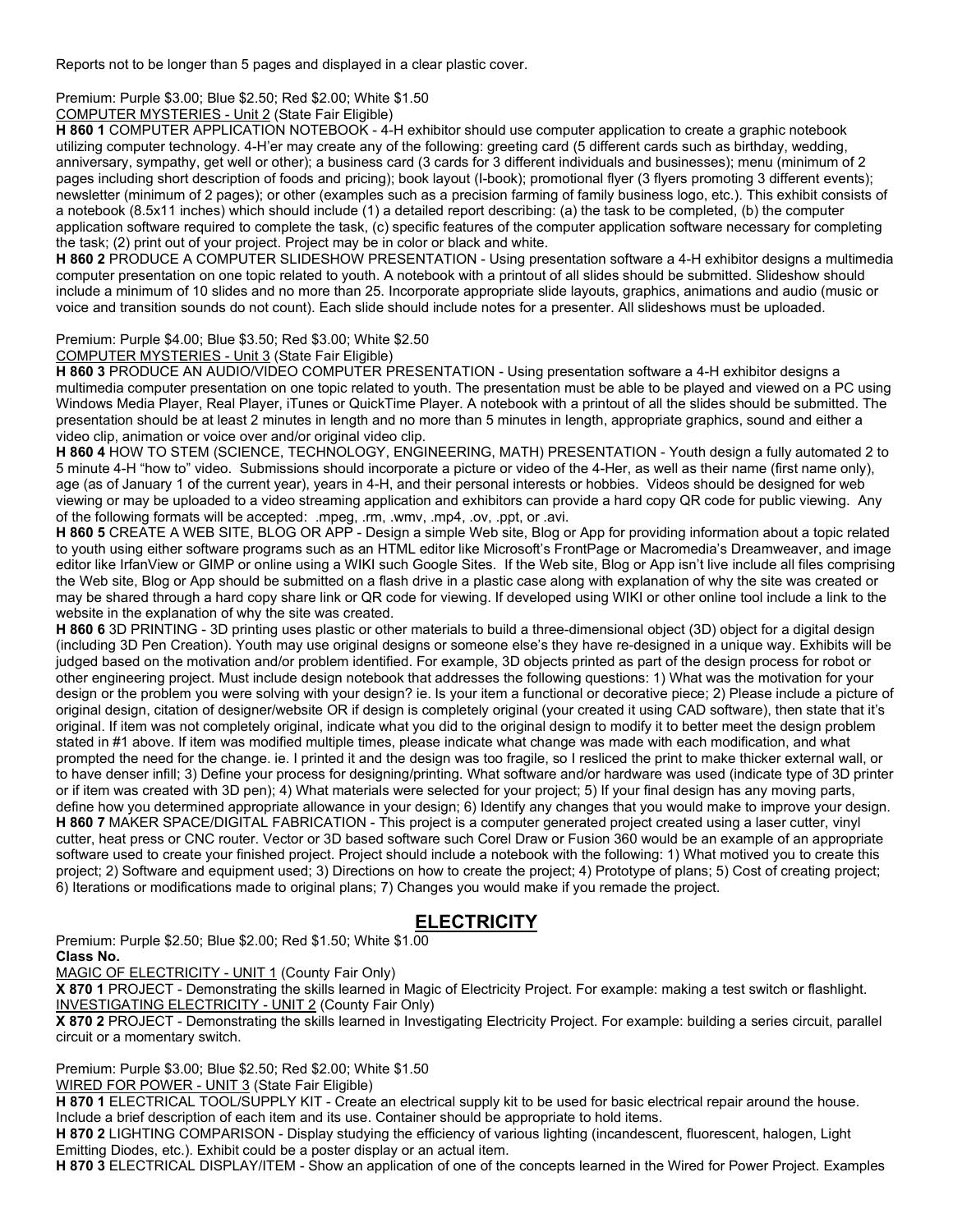include: re-wiring or building a lamp, re-wiring or making a heavy duty extension cord or developing an electrical diagram of a house. Exhibit could be a poster display, or an actual item.

**H 870 4** POSTER - Exemplifying one of the lessons learned in the Wire for Power Project. Posters can be any size up to 28" x 22".

Premium: Purple \$4.00; Blue \$3.50; Red \$3.00; White \$2.50

ENTERING ELECTRONICS - UNIT 4 (State Fair Eligible)

**H 870 5** ELECTRICAL/ELECTRONIC PART IDENTIFICATION - Display different parts used for electrical/electronic work. Exhibit should show the part (either picture or actual item) and give a brief description, including symbol of each part and its function. Display should include a minimum of 10 different parts.

**H 870 6** ELECTRONIC DISPLAY - Show an application of one of the concepts learned in the Entering Electronics Project. Examples include: components of an electronic device (refer to page 35 of the manual).

**H 870 7** ELECTRONIC PROJECT - Exhibit an electronic item designed by the 4-H'er or form a manufactured kit that shows the electronic expertise of the 4-H'er. Examples include: a radio, a computer, or a voltmeter.

**H 870 8** POSTER - Exemplifying one of the lessons learned in the Entering Electronics Project. Posters can be any size up to 28" x 22".

### **GEOSPATIAL**

State Fair Eligible. Youth enrolled in Geospatial may exhibit in any class within this division. Premium: Purple \$2.50; Blue \$2.00; Red \$1.50; White \$1.00

**Class No.**

**H 880 1** POSTER - Create a poster (not to exceed 14" x 22") communicating a GPS theme such as How GPS or GIS works, Careers that use GPS or GIS, How to use GPS, What is GIS, GPS or GIS in Agriculture, Precision Agriculture, or a geospatial topic of interest. **H 880 2** 4-H FAVORITE PLACES OR HISTROCIAL SITE POSTER - The 4-H exhibitor identifies a favorite place or historical site (including grave sites) in Nebraska. Exhibit should include latitude and longitude, digital picture, and local area map. Poster size should not exceed 14" X 22".

**H 880 3** GPS NOTEBOOK - Keep a log of at least 5 places visited using a GPS enabled device. At least one site should be from a community other than where you live. For each site, record the latitude, longitude and elevation. Also include a description of the site, a paragraph explaining what was interesting about the site or finding it. Photos of each site and/or cache are optional but encouraged. **H 880 4** GEOCACHE - Assemble a themed geocache. Each geocache should be a water-tight container. It should include a log book and pencil for finders to log their visits and may include small trinket, Geocoins, etc. for the finders to trade. Documentation should include a title, teaser description and the geographic coordinates of intended placement. **Register the site at geocaching.com, include a printout of its registry.** The entry may include a photograph of the cache in its intended hiding place.

**H 880 5** AGRICULTURE PRECISION MAPPING - 4-H'ers will assembly a notebook that will include a minimum of 2 digital copies of various data layers that can be used in precision agriculture to identify spatial patterns and/or correlations (printed copies of websites where applications can be purchased is acceptable). A report of how the analysis of the various data will be used to make a management decision.

**H 880 6** 4-H HISTORY MAP/PRESERVE 4-H HISTORY - Nominate a Point of Interest for the 4-H History Map Project include copy of submitted form in a folder or notebook. To nominate a site for the 4-H History Map please go to<http://arcg.is/1bvGogV> For more information about 4-H history go to http://4-hhistorypreservation.com/History Map. For a step by step video on nominating a point, please go to this link[: http://tinyurl.com/nominate4h.](http://tinyurl.com/nominate4h) Write a brief description of historical significance of 4-H place or person.(a minimum of one paragraph).

**H 880 7** GIS THEMATIC MAP - Using any GIS software, create a thematic. Thematic maps can utilized any subject of interest to the 4- H'er. Example map would be Amelia Earhart's or Sire Francis Drake's voyage population density maps, water usage maps or 4-H project in Nebraska. Create GIS Map using data from books, and or intent, Use reliable data (U.S. Center or U.S. Census Bureau etc.) Map any size from 8.5" x 11" up to 36" x 24", should include Title, Base Map, Neat Line, North Arrow and Legend. Identify source of your information on the back of the map.

### **MODELS**

County Fair Only. One entry per class per exhibitor. Must include your model building instruction sheet for all classes. If you do a test flight, etc., keep a record of date, weather, distance traveled, description of flight and pictures of events and include with fair exhibit. For self-designed models, include a list of supplies used and directions of how assembled. **NOTE: All Lego projects must be displayed on a sturdy board or in a low sided box of appropriate size to protect the model from breakage when moving it.**

Premium: Purple \$2.50; Blue \$2.00; Red \$1.50; White \$1.00

**Class No.**

**X 885 1** BEGINNING SELF-DESIGNED MODEL utilizing preformed building materials (i.e. LEGOS). Do NOT use kits.

**X 885 2** BEGINNING LEVEL MODEL KIT - plastic, paper, etc. (NOT LEGOS)

Premium: Purple \$3.00; Blue \$2.50; Red \$2.00; White \$1.50

**X 885 3** MORE ADVANCED LEVEL MODEL KIT - i.e. plastic, wood, paper or combination of materials. (NOT LEGOS) **X 885 4** ADVANCED SELF-DESIGNED MODEL. DO NOT USE KIT.

### **SET ENERGY**

State Fair Eligible.

**RULES:** The name and county of each exhibitor should appear separately on the back of each poster or article and on the front cover of the notebooks so the owner of the exhibit may be identified if the entry tag is separated from the exhibit. Reports should be written using the scientific method whenever possible (Background, the Question or hypothesis, what you plan to do and what you did, Method used and observations, Results: what you learned. All reports should be computer generated and enclosed in a clear plastic cover. The reports should be attached securely to the display. Posters can be any size up to 28" by 22" when ready for display. Example: tri-fold poster boards are not 28" by 22" when fully open for display.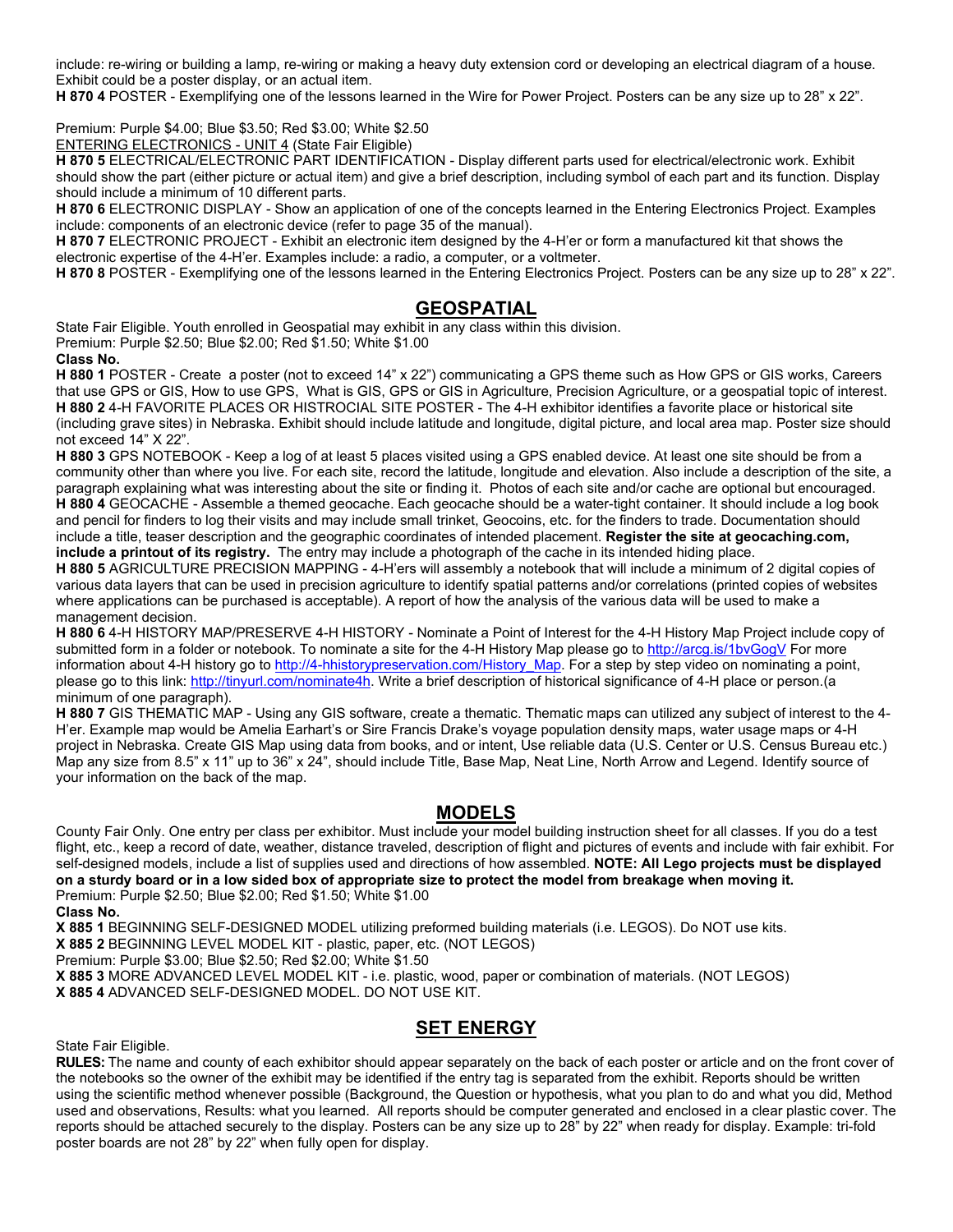Premium: Purple \$2.50; Blue \$2.00; Red \$1.50; White \$1.00 **Class No.**

**H 900 1** CREATE AND COMPARE ENERGY RESOURCES POSTER - Poster should explore 2 alternative/renewable energy resources. Compare and contrast the 2 resources including two of the following information: amount of energy created, costs of production, usability of the energy, pros/cons of environmental impacts, etc.

**H 900 2** EXPERIMENT NOTEBOOK – Notebook will explore the scientific method involving alternative/renewable energy sources. Information required. 1) Hypothesis, 2) Research, 3) Experiment, 4) Measure, 5) Report or Redefine Hypothesis.

**H 900 3** SOLAR AS ENERGY DISPLAY - Item should be the original design of the 4-Her. Include the item, or a picture if item is in excess of 6' tall or 2'x2'. Include a notebook of why the item was designed and how it harnesses the power of the sun. Examples include solar ovens, solar panels, etc.

**H 900 4** WATER AS ENERGY DISPLAY - Item should be the original design of the 4-Her. Include the item, or a picture if item is in excess of 6' tall or 2'x2'. Include a notebook of why the item was designed and how it harnesses the power of water.

**H 900 5** WIND AS ENERGY DISPLAY - Item should be the original design of the 4-H'er. Include the item, or a picture if item is in excess of 6' tall or 2'x2'. Include a notebook of why the item was designed and how it harnesses the power of wind.

#### Premium: Purple \$4.00; Blue \$3.00; Red \$2.00; White \$1.00

**H 900 6** OTHER NEBRASKA ALTERNATIVE ENERGY – Notebook should explore Nebraskan alternative energy source besides wind, water, and solar power. Include information on type of power chosen, infrastructure for distribution, what resources are needed to create this alternative resource, cost of productions, and potential use of bio-products.

### **ROBOTICS**

State Fair Eligible. Youth enrolled in Virtual Robotics, Junk Drawer Robotics (Levels 1, 2, or 3), or Robotics Platforms may exhibit in any class within this division.

**RULES:** The name and county of each exhibitor should appear separately on the back of each poster or article and on the front cover of the notebooks so the owner of the exhibit may be identified if the entry tag is separated from the exhibit. Reports should be written using the scientific method whenever possible (Background, the Question or hypothesis, what you plan to do and what you did, Method used and observations, Results: what you learned. All reports should be computer generated and enclosed in a clear plastic cover. The reports should be attached securely to the display. Posters can be any size up to 28" by 22" when ready for display. Example: tri-fold poster boards are not 28" by 22" when fully open for display.

**TEAM ENTRIES:** To qualify for entry at Nebraska State Fair team materials entered in robotics classes that are clearly the work of a team instead of an individual must have at least 50% of all team members enrolled in 4-H. Additionally all enrolled in 4-H members on the team should complete and attach an entry tag to the materials. A supplemental page documenting the individual contributions to the project should be included. The entry will be judged as a team with all team members receiving the same ribbon placing.

Premium: Purple \$2.50; Blue \$2.00; Red \$1.50; White \$1.00

#### **Class**

**H 861 1** ROBOTICS POSTER - Create a poster (28" X 22") communicating a robotics theme such as "Robot or Not", "Pseudocode", "Real World Robots", "Careers in Robots" or "Autonomous Robotics", "Precision Agriculture" or a robotic topic of interest to the 4-H'er. **H 861 2** ROBOTICS NOTEBOOK - Explore a robotics topic in-depth and present your findings in a notebook. Documentation should include any designs, research, notes, pseudocode, data tables or other evidence of the 4-H'ers learning experience. The notebook should contain at least three pages. Topics could include a programming challenge, a programming skill, calibration, sensor exploration, or any of the topics suggested in Class 1.

**H 861 4** ROBOTICS/CAREERS INTERVIEW - Interview someone who is working in the field of robotics and research the career in robotics. Interviews can either be written or in a multimedia format (CD/DVD). Written interviews should be in a notebook. Written reports should be 3 to 5 pages, double spaced, 12 point font, and 1" margins. Multimedia reports should be between 3 to 5 minutes in length.

**H 861 5** ROBOTICS SENSOR NOTEBOOK - Write pseudo code which includes at least one sensor activity. Include the code written and explain the code function.

**H 861 7** KIT LABELED ROBOT (cannot be programmed) AND NOTEBOOK - This class is intended for explorations of robotic components such as arms or vehicles OR educational kits marketed as robots that do not have the ability to be programmed to "sense, plan and act." The exhibit should include a notebook with the robot the youth has constructed. Included in the notebook should be (1) a description of what the robot does; (2) pictures of programs the robot can perform; (3) why they chose to build this particular form; and (4) how they problem solved any issues they might have had during building and programming. A picture story of assembly is required. If robot is more than 15" wide and 20" tall they may not be displayed in locked cases.

**H 861 8** 3D PRINTED ROBOTICS PARTS - This class is intended for youth to create parts, through 3D printing, to help create their robot or aid the robot in completing a coded function. Project should include notebook describing the process used to create the project, describe the success of your designed piece (did it work), intended use of the product and the modifications made to the item.

# **WELDING**

State Fair Eligible. All metal welding processes accepted. Call the Extension office for a list of welding project tips and suggestions. **4-H Welding Project Tips and Suggestions: Class 1**

1. All welds should be made with the same electrode/wire/rod size and number.

2. Welds should be made only on one side of metal so penetration can be judged.

3. Welds should be cleaned with chipping hammer and wire brush. Apply a coat of light oil (penetrating oil) to the metal to prevent rusting. Wipe off excess oil.

4. It is suggested that all welds be on the same size and thickness of metal. These pieces, referred to as coupons, should be 1.5 to 2 inches wide and 3.5 to 4 inches long. A good way to get this size is to buy new cold rolled strap iron and cut to length. The extra width is needed to provide enough metal to absorb the heat from the welding process and prevent the coupons from becoming too hot before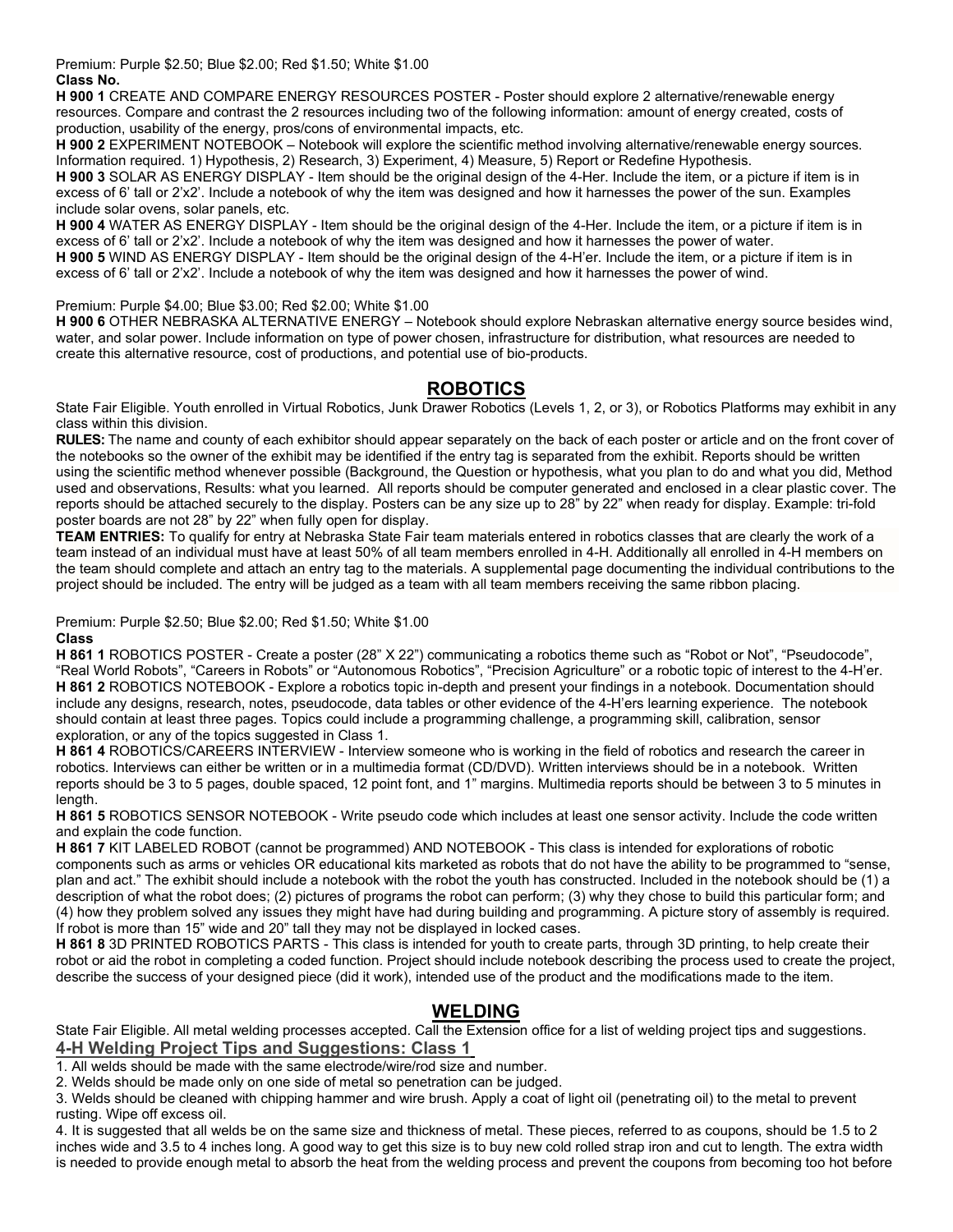the bead is completed. Narrower coupons will become very hot, making an average welder setting too cold at the bead start, just about right in the middle, and too hot at the end. The correct way to weld narrow strips is to make short beads and allow time to cool, however this project requires a full-length bead.

5. Stick welding: Suggested coupon thickness - 1/4" if using 1/8" rod. Suggested rod-AC and DC straight or reverse polarity- first E-7014, second E-6013

6. MIG welding: Suggested coupon thickness - 1/4" if using .035 wire and 1/8" if using .023 wire

7. Oxy-Acetylene: Suggested coupon thickness - 1/8". Suggested rod– 1/8" mild steel rod

### **4-H Welding Project Tips and Suggestions: Class 2**

1. It is suggested that all welds be on same size and thickness of metal. These pieces are referred to as coupons. The welds can be on one coupon that is about 4" x 4" or on individual coupons that are about 2" x 4" inch and ¼" thick. Suggested rods for this class of position welds for AC and DC straight or reverse polarity is, first E-6013, second E-7014 and E-6010 for DC reverse polarity only. 2. Welds should be cleaned with a chipping hammer and wire brush. Apply a coat of light oil (penetrating oil) to the metal to prevent rusting. Wipe off excess oil.

3. 4-H Welding Project Tips and Suggestions: Class 4 & 5. All welds should be cleaned and protected from rust with paint or light oil. Plans are to be complete enough that if they were given to a welding shop, the item could be made without further instructions. Bill of materials should include a cost for all items used including steel, electrodes, paint, wheels, etc.

**RULES: (1)** The name and county of each exhibitor should appear separately on the back of each board, poster or article and on the front cover of the notebooks so owner of the exhibit may be identified if the entry tag is separated from the exhibit. **(2)** All welds exhibited in class H9201 and H9202 must be mounted on a 12" high x 15" long display board of thickness not to exceed 3/8". Attach each weld on a wire loop hinge or equivalent, so judge can look at bottom side of weld when necessary. Each weld should be labeled with information stated 1) type of welding process (stick, MIG, TIG, Oxy-Acetylene, etc.) 2) kind of weld, 3) welder setting, 4) electrode/wire/rod size, and 5) electrode/wire/rod ID numbers. Attach a wire to display board so it can be hung like a picture frame. No picture frame hangers accepted. **(3)** Fabricated board such as plywood, composition board, or particle-type lumber may be used for demonstration displays. **(4)** Demonstration boards should be sanded and finished to improve their appearance. The finish on a demonstration board will be judged as a woodworking exhibit. **(5)** Reports should be written using the scientific method whenever possible (Background, the Question or hypothesis, what you plan to do and what you did, Method used and observations, Results: what you learned. All reports should be computer generated and enclosed in a clear plastic cover. The reports should be attached securely to the display. **(6)** If no plans are included with welding article, welding furniture or composite weld project item will be disqualified. **(7)**  All outside projects MUST have entry tag and supporting information placed in a protective bag to prevent damage from weather events such as rain and be ATTACHED to projects with string, zip ties, etc.

Premium: Purple \$4.00; Blue \$3.50; Red \$3.00; White \$2.50 **Class No. ARCS AND SPARKS** 

**H 920 1** WELDING JOINTS - A display of one butt, one lap and one fillet weld.

**H 920 2** POSITION WELDS - A display showing three beads welded in the vertical down, horizontal and overhead positions.

Premium: Purple \$10.00; Blue \$8.00; Red \$6.00; White \$4.00

**H 920 3** WELDING ART - Any art created using tack welds to hold the metal pieces together (examples include horseshoe projects). Type of welder, welder settings, all plans, plan alterations, and a bill for material must be attached to the article. Protect plans with a cover. If project is designed to be outside, it is required to have appropriate outdoor finish.

**H 920 4** WELDING ARTICLE - Any shop article where welding is used in construction. 60% of items must be completed by 4-Her and notes regarding laser welding or machine welding must be included. Type of welder, welder settings, all plans, plan alterations, and a bill for material must be attached to the article. Protect plans with a clear cover. If project is designed to be outside it is required to have appropriate outdoor finish because project may be displayed outside at State Fair.

**H 920 5** WELDING FURNITURE - Any furniture with 75% welding is used in the construction. 60% of item must be completed by 4-H'er and notes regarding laser welding or machine welding must be included. Type of welder, welder settings, all plans, plan alterations, and a bill for material must be attached to the article. Protect plans with a cover. If project is designed to be outside, it is required to have appropriate outdoor finish because project may be displayed outside at State Fair.

#### Premium: Purple \$4.00; Blue \$3.00; Red \$2.00; White \$1.00

**H 920 6** PLASMA CUTTER/WELDER DESIGN - Plasma cutters/welders allowed for detailed design(s) to butt cut into metal. 4-Hers will create a notebook describing the design process to create the "artwork" to butt cut into the metal. In the notebook include: a) A photo (front and back) of the finished project. b) Instructions on how the design was created (include software used), this allows for replication of the project. c) Lessons learned or improvements to the project. d) Steps to finish the project.

**H 920 7** COMPOSITE WELD PROJECT - 60% of the project must be welded and 40% made from other materials such as wood, rubber, etc. Type of welder, welder settings, all plans, plan alterations, and a bill for material must be attached to the article. Protect plans with a cover. If project is designed to be outside it is required to have appropriate outdoor finish because project may be displayed outside.

### **WOODWORKING**

#### **GENERAL RULES:**

- The name and county of each exhibitor should appear separately on the back of each board, poster or article and on the front cover of the notebooks so owner of the exhibit may be identified if the entry tag is separated from the exhibit.
- All articles exhibited must include a plan (with drawings or sketch or blueprints) stating dimensions and other critical instructions a builder would need to know how to build the project. Plans may include narrative instructions in addition to the dimension drawings and include any alternations to the original plan. Part of the score depends on how well the project